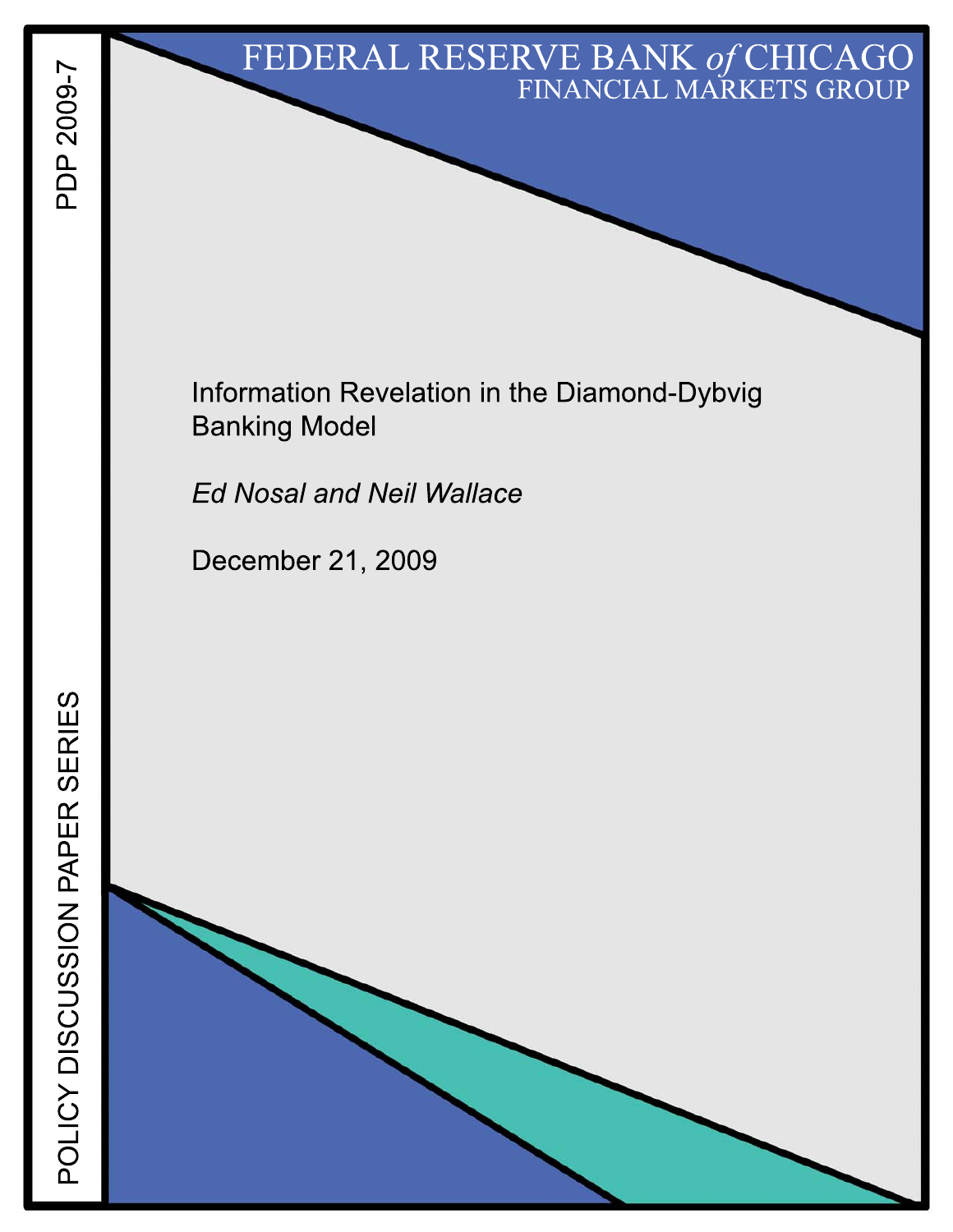## Information revelation in the Diamond-Dybvig banking model

Ed Nosal and Neil Wallace

December 21, 2009

### Abstract

Three recent papers, Green and Lin, Peck and Shell, and Andolfatto et. al., study optima in almost identical versions of the Diamond-Dybvig model. They differ about what agents know when they make early withdrawals. We view all three as special cases of a framework in which the planner chooses how much to reveal. It is shown that (i) the Peck-Shell conclusion, the best weakly implementable outcome can be subject to a bank run, is robust to a planner choice about what to reveal; (ii) the solution to the strong implementability problem can be something other than reveal nothing and reveal everything.

## 1 Introduction

The Diamond-Dybvig model [2] treats the structure of a demand deposit contract as a solution to a mechanism-design problem—as an optimum chosen by a benevolent planner. The model is a two-date, real (nonmonetary) economy in which ex ante identical consumers are the only agents. There are two frictions in the model. First, consumers face uncertainty about their realized types impatient or patient—and their realized types are private information. Second, there is sequential service—early withdrawal requests have to be dealt with as they arrive.

Prior to learning their types and the order in which they will arrive to make early withdrawals, consumers exchange their endowment of the resource for a deposit contract. The modelís banking sector can be viewed as extending callable loans in the form of the resource to the model's business sector, which invests the resource in the commonly available and productive constantreturns-to-scale intertemporal technology. The early withdrawals of deposits are necessarily matched by calls on loans and real investment liquidation. Two nice features of the model are that deposit contracts have the *demand* feature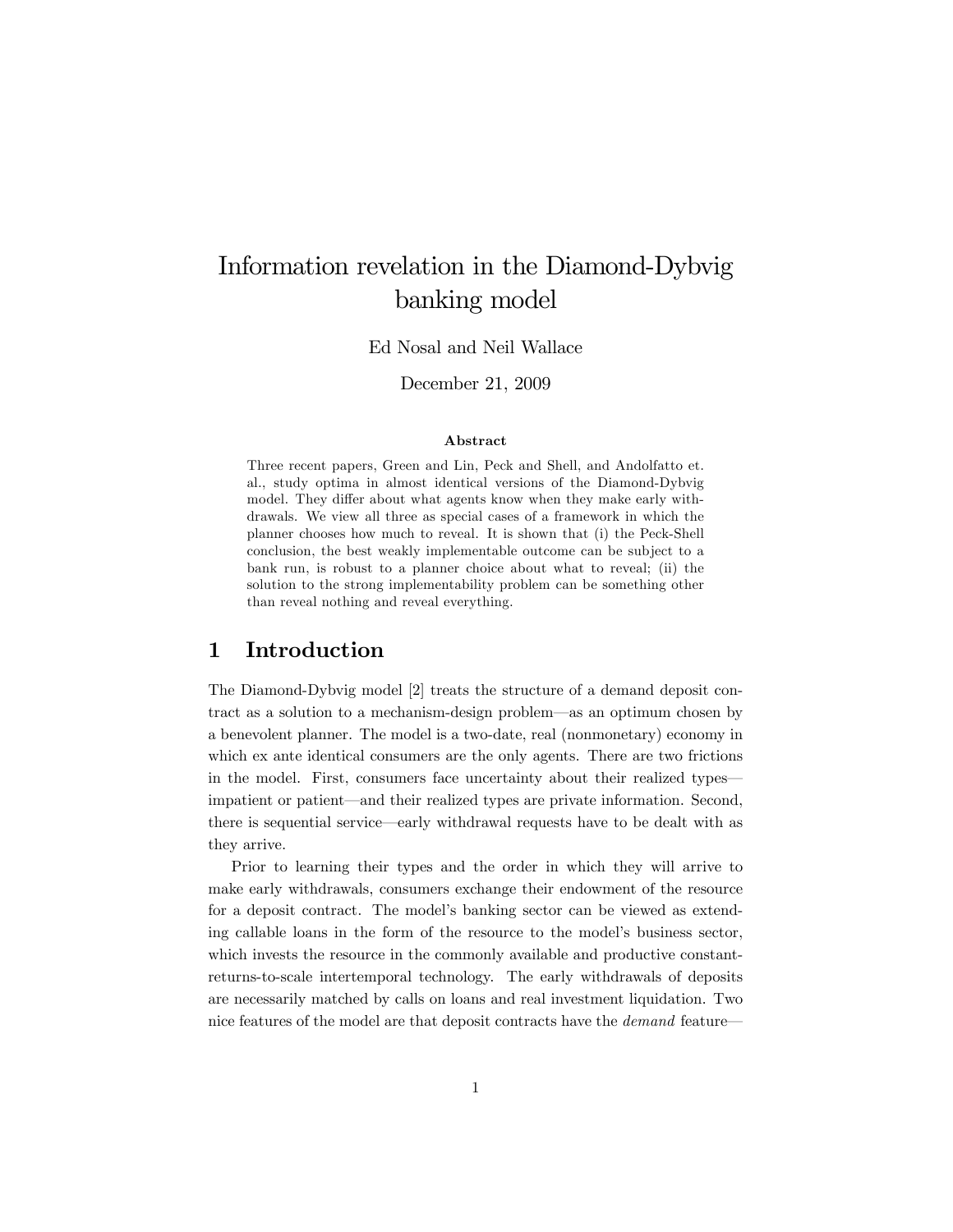meaning that the consumers decide when to withdraw—and display a low rate of return relative to that of the technology.

The new question studied here is how much of the history of early withdrawal requests, a history which the planner necessarily knows, should be revealed as that history is unfolding. In the context of a fractional reserve banking system, the analogous question is how much of the time path of system-wide reserve losses should be revealed (in real time) as that path evolves.

We were led to that question by the seemingly disparate results in three recent papers: Green and Lin [4] (GL), Peck and Shell [7] (PS), and Andolfatto et al [1] (ANW). All three explore optima in almost identical versions of the model. The common ingredients are a finite number of agents, independentacross-agents determination of preference types (and, hence, aggregate risk), and an exogenous and random order that determines the sequence in which early withdrawal requests are made. The versions differ about what agents know when they turn up in order to make early withdrawals. In GL, each knows his place in the ordering; in ANW, each knows that and the announcements of those who preceded him; in PS, each knows nothing. Here, we view these versions as special cases of a more general framework.

In the more general framework and as in PS, each agent starts out knowing nothing. However, the planner—who, as noted above, deals with the agents in order and who, therefore, necessarily knows each agent's place in the ordering and the previous announcements—can choose how much to reveal. From that perspective, GL study optima under the restriction that the planner reveals place in the ordering, PS study optima under the restriction that the planner reveals nothing, and ANW study optima under the restriction that the planner reveals everything.

Two kinds of implementability constraints are common to all versions of the model. One is physical feasibility implied by the intertemporal technology and sequential service. The other is incentive constraints that arise from the private information. The incentive constraints depend on what the planner reveals and on whether the planner is trying to solve a *weak implementability* problem or a strong implementability problem. (Recall that an allocation is weakly implementable if it is the outcome of *some* equilibrium; it is strongly implementable if it is the outcome of every equilibrium.)

In terms of our framework, the results in the above papers can be summarized as follows. For environments in which the incentive constraints implied by planner revelation of everything are nonbinding, GL show that if the planner reveals either place in the ordering or everything, then the first best (best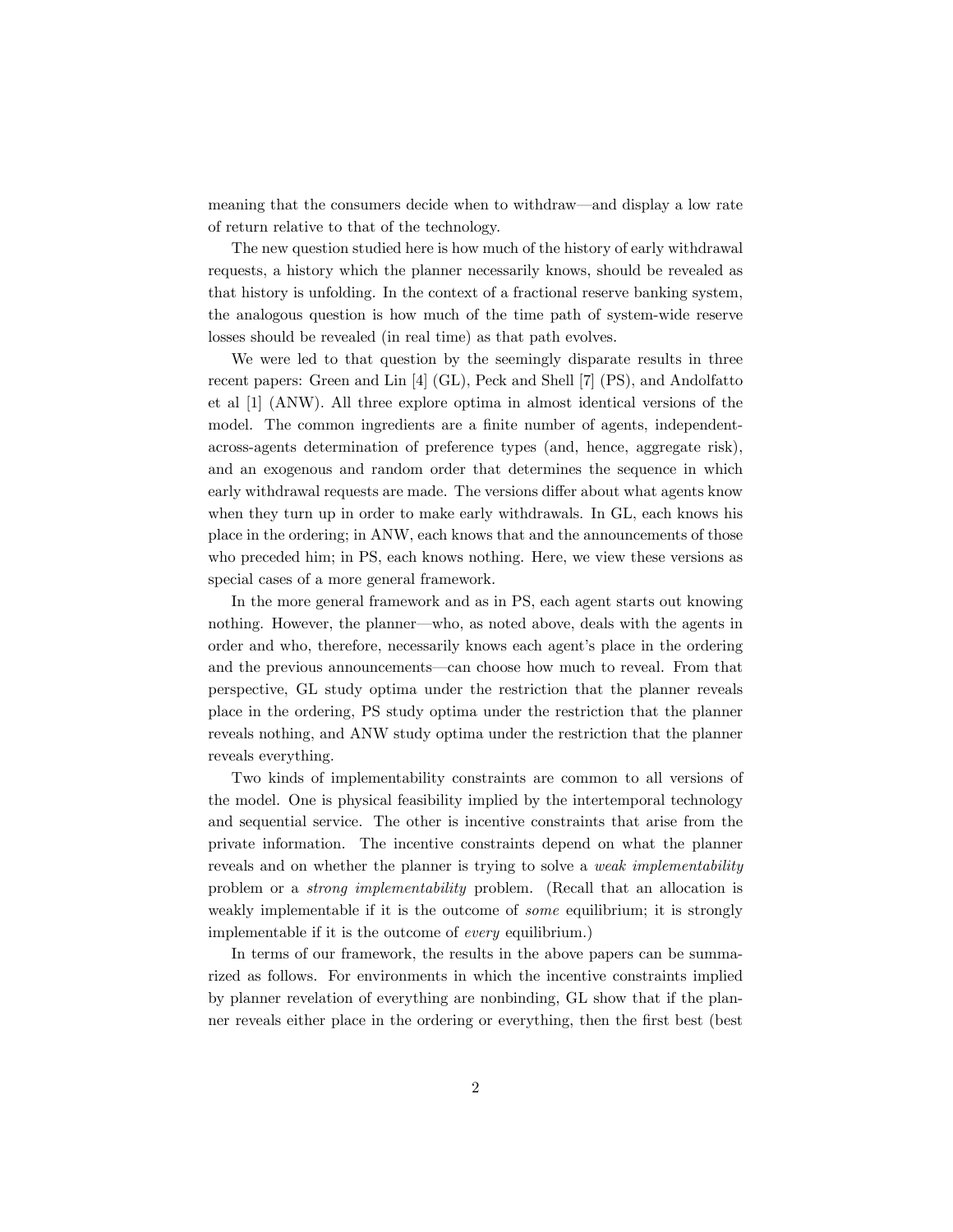subject only to physical feasibility) is strongly implementable. ANW show that if the planner reveals everything, then weak implementability implies strong implementability—whether or not incentive constraints bind. These strong implementability results imply that there are no bank runs. PS show that there exist settings such that if the planner reveals nothing, then the best weakly implementable allocation is not strongly implementable. In particular, there is another equilibrium that is a bank run and gives a worse outcome.

Thus, from our perspective, ANW fail to consider the possibility that the planner could achieve a better outcome by withholding information, while PS fail to consider the possibility that the planner could achieve an equally good and unique outcome by revealing some information. These are the issues addressed  $here.<sup>1</sup>$ 

First, we set out the model and a nesting result: the less the planner reveals, the larger, in the weak sense, is the set of weakly implementable allocations. Then we study two examples, one of which is the pertinent PS example. The examples demonstrate two things. First, the PS conclusion survives in our more general framework. That is, the PS result is robust to permitting the planner a choice about what to reveal. Second, the solution to the strong implementability problem can be something other than reveal nothing and reveal everything.

## 2 Environment

There are  $N$  ex ante identical agents, two dates, 1 and 2, and there is one good per date. The economy is endowed with an amount  $Y > 0$  of date-1 good and has a constant returns-to-scale technology with gross rate-of-return  $R > 1$ . That is, if  $C_i$  denotes total date-i consumption, then  $C_2 \leq R(Y - C_1)$ .

The sequence of events and actions is as follows. Let  $N = \{1, 2, ..., N\}$  be the set of possible places in the ordering and let  $T = \{impatient, patient\} \equiv \{i, p\}$ be the set of possible preference types. First nature selects a queue, denoted  $t^N = (t_1, t_2, ..., t_N) \in T^N$ , where  $t_k \in T$  is the type of the k-th agent in the ordering. Nature's draw is from a probability distribution  $g: T^N$ . (In the examples, all  $2^N$  queues are equally probable.) If an agent observed the realized queue, which is not the case, then the agent would know his own place in the ordering and preference type, his own  $(k, t) \in \mathbb{N} \times T$ , and would know the preference types of others by place in the ordering. The realized queue is

<sup>&</sup>lt;sup>1</sup>The issue of how much to reveal does not arise in GL. Their result is general in one sense: because the first best is achieved, it follows that revealing the information is undominated. However, their result does not apply to the large class of environments with binding incentive constraints. See Lin [6] for the sense in which the general case has binding incentive constraints.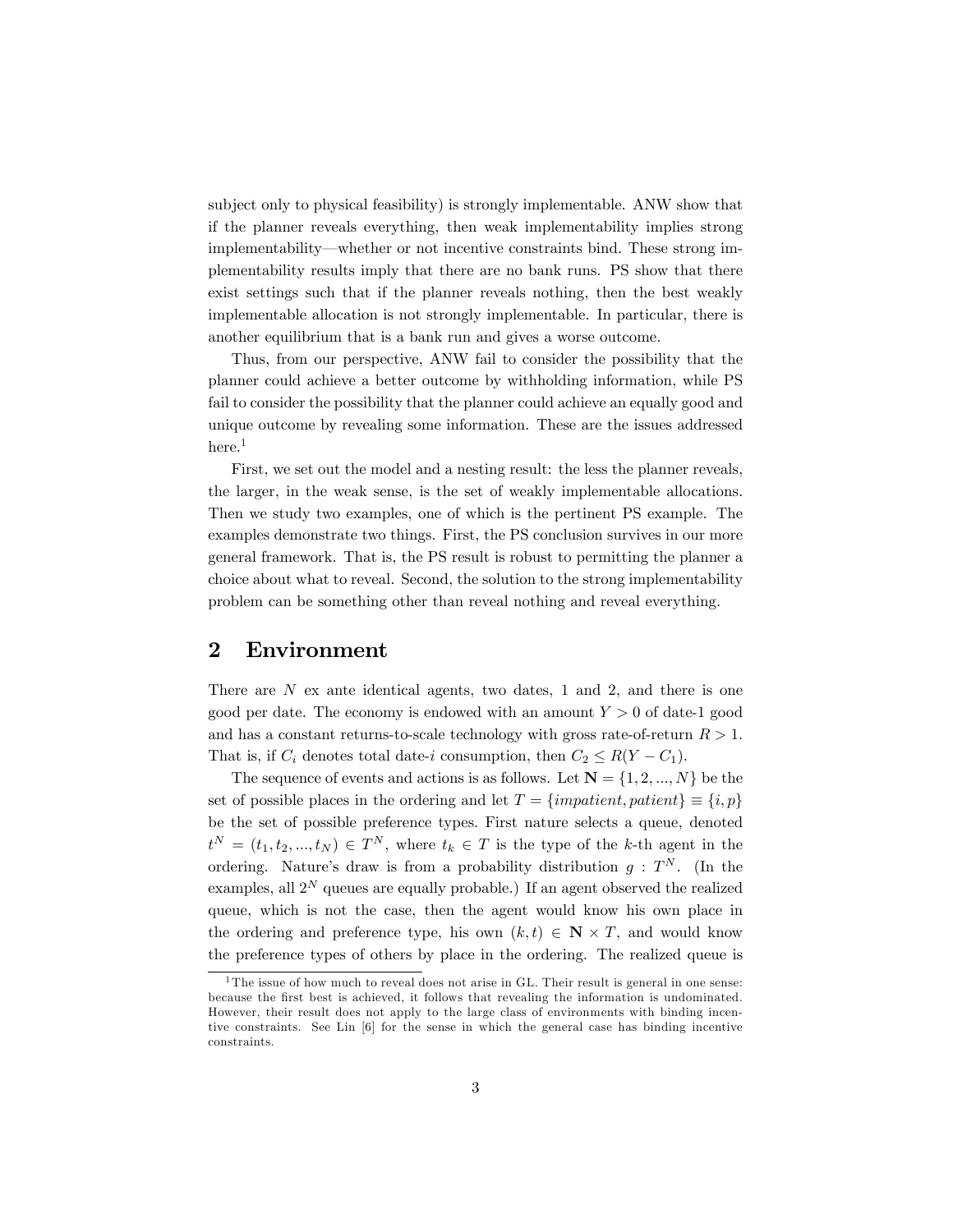observed by no one, not even the planner, but each agent privately observes his type in the set  $T<sup>2</sup>$  Each agent maximizes expected utility. An agent of type  $t \in T$  has utility function  $u(\cdot, \cdot, t)$ , where the first argument is date-1 consumption and the second is date-2 consumption. For a given  $t, u$  is increasing and concave. Then agents meet the planner in the order determined by the queue.<sup>3</sup> In a meeting, the planner knows the vector of announced types of the agents with earlier places in the ordering (and the agent's place in the ordering). The planner announces part of what he knows to the agent. Then the agent announces an element of  $T$ . The outcome of the meeting is the agent's date-1 consumption. After all the date-1 meetings occur, the planner simultaneously assigns date-2 consumption to each agent.<sup>4</sup>

## 3 Weak and strong implementability

Formally, the planner's information revelation policy is a vector of partitions  $P = (P_0, P_1, ..., P_{N-1})$ , where the announcement to the k-th agent in line is the element (set) in the partition  $P_{k-1}$  that contains  $t^{k-1}$ , the realized history of prior announcements.<sup>5</sup> Here,  $P_{k-1}$  is a partition of  $H = T^0 \cup T^1 \cup ... \cup T^{N-1}$ , the set of all possible *histories* of announced preference types, where  $T^0$  =  ${null history}$  (because there is no history of announcements that precedes the first agent in line) and  $T^{k-1} = \{i, p\}^{k-1}$ ,  $k \geq 2$ . In order to describe the particular partitions used in GL, PS, and ANW, we need to distinguish between a set  $A$  and the set that enumerates the elements of  $A$ , which we denote  $[A]$ ; i.e., if  $A = \{a_1, a_2, a_3\}$ , then  $[A] = \{a_1\}$ ,  $\{a_2\}$ ,  $\{a_3\}$ . The least coarse partition is  $P_{k-1} = \{ [T^{k-1}], H - [T^{k-1}], \phi \}.$  This is the ANW specification and implies that the planner reveals everything to the k-th agent in line. The most coarse partition is  $P_{k-1} \equiv \{H, \phi\}$ . This is the PS partition and implies that the k-th agent is told nothing. The partition that corresponds to the GL specification is  $P_{k-1} = \{T^{k-1}, H - T^{k-1}, \phi\}$ , which implies that the planner announces k to

<sup>&</sup>lt;sup>2</sup>Thus, queue here is used not in the sense of a line of people, each of whom is in touch with those nearby. Instead, our queue is like the order in which people arrive at a drive-up window.

<sup>&</sup>lt;sup>3</sup>We are studying a model in which all types meet the planner at date 1. This is the version that ANW study and that PS study in one of their appendices. We prefer this version because in a version with many types, as described in Lin [6], almost everyone would have to meet the planner.

<sup>4</sup>Notice that we give the planner control of all the resources and that the only decision that an agent makes is an announcement of type in the set  $T$ . This suffices for our purposes. There are generalizations of the model in which each agent starts out owning  $Y/N$  and can, before he learns his type in T, defect to autarky. That option is not relevant for what we do.

<sup>5</sup> Thus, we do not permit the planner to randomize announcements.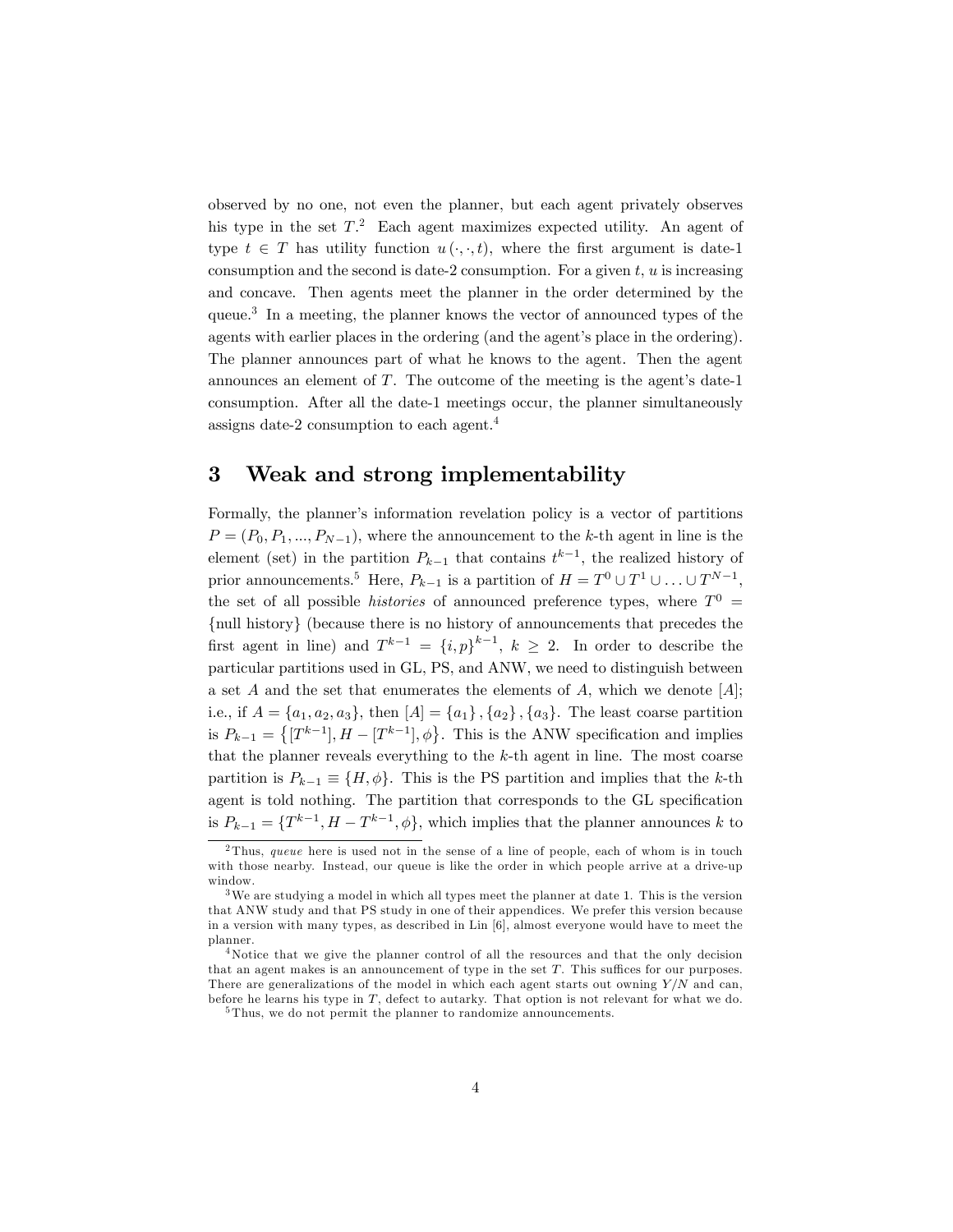the k-th agent in line.<sup>6</sup>

A mechanism is  $(P, c)$ , where  $c = (c^1, c^2, ..., c^N)$ ,  $c^k = (c_1^k, c_2^k)$ , and  $c_1^k : T^k \to$  $\mathbb{R}_+$  is date-1 consumption of the k-th agent in the ordering and  $c_2^k: T^N \to \mathbb{R}_+$ is date-2 consumption of that agent. The domain of  $c$  is agent announcements. We say that c is feasible if for all  $t^N \in T^N$ ,  $R(Y - \sum_{k=1}^N c_1^k) \ge \sum_{k=1}^N c_2^k$ . Let C denote the set of all feasible  $c$ .

For a given  $(P, c)$ , a strategy for the k-th agent in the ordering is  $\sigma_k$ :  $P_{k-1} \times T \to T$ , where the first argument is what the planner announces and the second is the true type of the agent. We let  $\boldsymbol{\sigma}^k = (\boldsymbol{\sigma}_1, \boldsymbol{\sigma}_2, \dots, \boldsymbol{\sigma}_k)$ .

Given  $(P, c)$  and  $\boldsymbol{\sigma}^N$ , we let  $g_k(t)$  be the conditional distribution over  $T^N$ of the k-th agent in the ordering who is type t. Here an element of  $T<sup>N</sup>$  is a queue as defined above and  $g_k(t)$  is derived from g (the ex ante distribution over queues),  $(P, c)$ , and  $\sigma^N$  via Bayes' rule. Now we can define equilibrium.

**Definition 1** Given  $(P, c)$  with  $c \in C$ , the strategy  $\sigma^N$  and the associated belief given by  $g_k(t)$  is a perfect Bayesian equilibrium if for each  $(k, h^{k-1}, t) \in$  $(\mathbf{N} \times H^{k-1} \times T)$  and each  $\tilde{\sigma}_n \in T$ ,

$$
E_{g_k(t)}u[c_1^n(\boldsymbol{\sigma}^{n-1},\sigma_n),c_2^n(\boldsymbol{\sigma}^{n-1},\sigma_n,\boldsymbol{\sigma}_{n+1}^N),t]
$$
  
\n
$$
\geq E_{g_k(t)}u[c_1^n(\boldsymbol{\sigma}^{n-1},\tilde{\sigma}_n),c_2^n(\boldsymbol{\sigma}^{n-1},\tilde{\sigma}_n,\boldsymbol{\sigma}_{n+1}^N),t],
$$
\n(1)

where  $E_{g_k(t)}$  denotes expectation with respect to the distribution  $g_k(t)$ .

The next definition relies on the revelation principle.

**Definition 2** Given P,  $c \in C$  is weakly implementable (by truth-telling) if for each (k; h<sup>k</sup><sup>1</sup> ; t) 2 (N-<sup>H</sup><sup>k</sup><sup>1</sup> - <sup>T</sup>) and each <sup>t</sup>~<sup>2</sup> <sup>T</sup>,

$$
E_{g_k(t)}u[c_1^n(t^{n-1},t), c_2^n(t^{n-1},t,t_{n+1}^N), t]
$$
  
\n
$$
\geq E_{g_k(t)}u[c_1^n(t^{n-1},\tilde{t}), c_2^n(t^{n-1},\tilde{t},t_{n+1}^N), t].
$$
\n(2)

In (2),  $t_{n+1}^N$  is a random variable because it is the part of the queue that has not been revealed when the planner encounters the k-th person. In addition, part of  $(t^{n-1}, n)$  may be random. Its distribution depends on how much the planner reveals.

For our purposes, the following restrictive notion of strong implementability suffices.

<sup>&</sup>lt;sup>6</sup>In appendix 1, these partitions are set out explicitly for the case  $N = 3$ .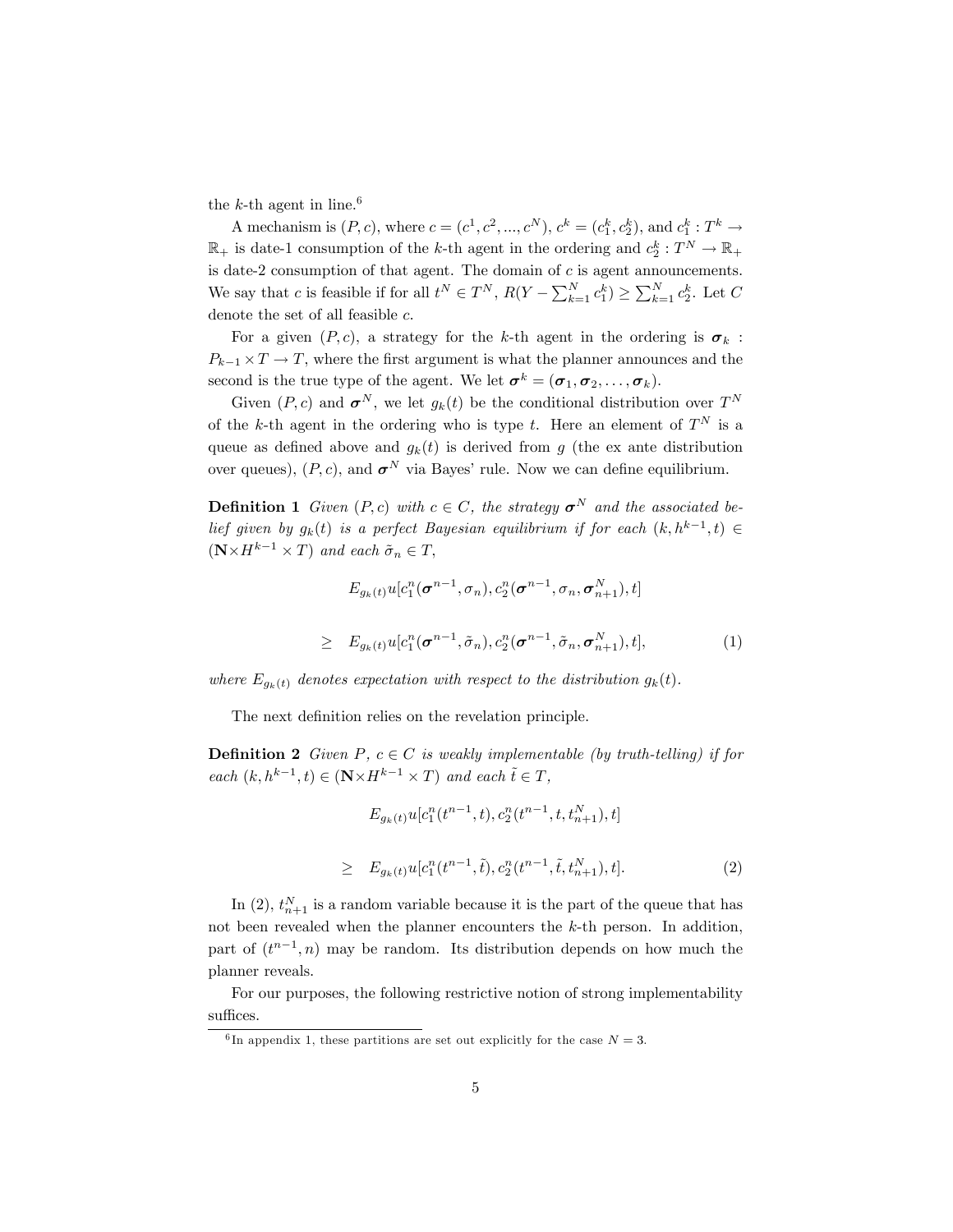**Definition 3** Given P,  $c \in C$  is strongly implementable if truth-telling is the unique equilibrium for  $(P, c)$ .

Motivated in part by the comparisons between PS, GL, and ANW, we compare different  $P$ 's according to *coarseness*. The following nesting result is an immediate consequence of the law of iterated expectations.

**Claim 1** Let P' be coarser than P''. If  $c \in C$  satisfies definition 2 for  $P = P''$ . then c satisfies definition 2 for  $P = P'$ .

The planner's objective in this model is ex ante expected utility; namely,

$$
W(\boldsymbol{\sigma}^N; P, c) = E_g u[c_1^n(\boldsymbol{\sigma}^{n-1}, \boldsymbol{\sigma}_n), c_2^n(\boldsymbol{\sigma}^{n-1}, \boldsymbol{\sigma}_n, \boldsymbol{\sigma}_{n+1}^N), t].
$$
\n(3)

The planner's weak implementability problem is to choose  $(P, c)$  to maximize W subject to  $c \in C$  and satisfaction of definition 2. The planner's *strong implementability problem* adds satisfaction of definition 3 as an additional constraint.<sup>7</sup>

#### $\boldsymbol{4}$ Two examples

For each of two examples, we compute the best weakly implementable allocation and the best strongly implementable allocation. One example is the PS appendix B example and the other is a slight variant of it. The PS example has  $N = 2$ ,  $Y = 6$ ,  $R = 1.05$ , equally likely queues, and  $u(c_1, c_2, *impactient*) =$ 

Consider now a candidate (run) equilibrium where the first two agents announce impatient independent of type and the last agent announces truthfully—the only possibility for a run equilibrium with  $N=3$  when the ordering is revealed by the planner. Will the second agent defect? If patient, then that agent will announce patient only if the underlying incentive condition associated with the first agent announcing impatient is slack, which, of course, is not implied by (2). Finally, inequality (2) says nothing about what the first agent does if he believes that the second will always announce impatient.

More generally, if there are  $N$  agents and each learns only his place in the ordering, then the incentive constraint (for truthful revelation) for the *n*-th agent is an average of  $2^{n-1}$ underlying incentive conditions, one condition for each possible history of the previous  $n-1$ agent announcements. Again, satisfaction of the average does not imply satisfaction of the  $2^{n-1}$  separate constraints. In particular, the incentive condition for agent n associated with the previous  $n-1$  agents announcing impatient may not be satisfied. If not, then a bank run is possible.

 $\mathrm{^{7}ANW}$  mistakenly claim that weak implementability implies strong implementability if the planner reveals only place in the ordering. Their mistake can be explained using the above formulation.

Suppose that  $N=3$  and that  $\pi$  is the (independently and identically distributed) probability that a person is patient. Let c satisfy definition 2 when agents learn only their place in the ordering. In a truth-telling equilibrium, the second agent knows that with probability  $\pi$  the first agent announced patient and with probability  $1 - \pi$  announced impatient. Our nesting implies that (2) is a weighted average of two "underlying" incentive conditions; one associated with the first agent announcing patient and the other associated with him announcing impatient, with weights  $\pi$  and  $1 - \pi$ , respectively.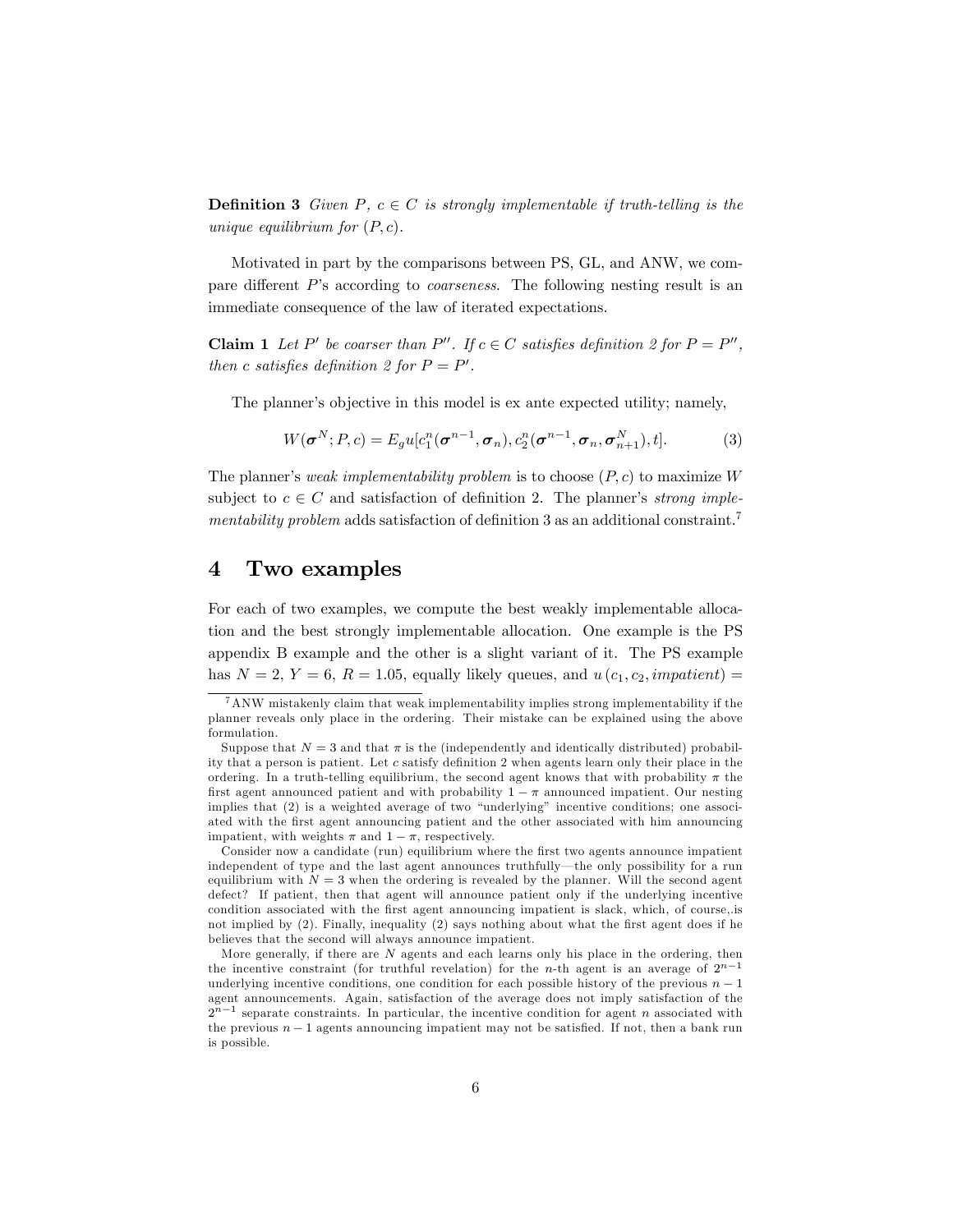$Av(c_1)$  and  $u(c_1, c_2, patient) = v(c_1 + c_2)$ , with  $v(x) = -x^{-1}$  and  $A = 10$ . The alternative is identical except that  $v(x) = \ln x$ . We denote by  $w^k$  date-1 consumption for the first person to announce *impatient* whose position in the ordering is  $k \in \{1, 2\}$ . Given  $(w^1, w^2)$ , the other components of the allocation are determined residually from the resource constraint.

Table 1 reports  $(w^1, w^2)$  and ex ante welfare of the best weakly and strongly implementable allocations under the different information revelation possibilities. (The full-information benchmark, in which the planner can observe the agent's type, is reported in the first row and other expected utilities are expressed relative to the normalized expected utility for it.) With  $N = 2$ , there are only three such schemes, which correspond to those studied by PS, GL, and ANW. Moreover, with  $N = 2$ , weak implementability implies strong implementability under reveal-place-in-the-ordering and reveal-everything.<sup>8</sup> Hence, there is only one allocation described for each of those schemes. Also, under reveal-nothing, there is one condition for strong implementability; namely, that a patient type reports truthfully even if he thinks that the other agent if patient will announce *impatient*.<sup>9</sup>

| Table 1. Optimal allocations:<br>$w^1, w^2$<br>and ex ante welfare |                  |                  |
|--------------------------------------------------------------------|------------------|------------------|
| Information                                                        | The PS example   | The alternative  |
| Assumption                                                         | $v(x) = -x^{-1}$ | $v(x) = \ln x$   |
| No private                                                         | (3.4483, 4.5850) | (3.8710, 5.4545) |
| information                                                        | 1.0000           | 1.0000           |
| reveal nothing                                                     | (3.0940, 3.2011) | (3.0952, 3.1981) |
| (weak solution)                                                    | 0.9447           | 0.9121           |
| reveal nothing                                                     | (3.1500, 3.1500) | (3.3075, 3.0000) |
| strong solution)                                                   | 0.9444           | 0.9106           |
| reveal place in                                                    | (2.9758, 3.3144) | (2.9842, 3.3075) |
| the ordering                                                       | 0.9435           | 0.9117           |
| reveal everything                                                  | (2.9925, 3.1500) | (2.9962, 3.1500) |
|                                                                    | 0.9346           | 0.9044           |
| Autarky                                                            | (3.0000, 3.0000) | (3.0000, 3.0000) |
|                                                                    | 0.9247           | 0.8966           |

Under reveal-nothing, the weak and strong solutions differ for the PS example, as they report. They also differ for the alternative example. However, from

 $8$ To understand uniqueness when  $N = 2$  and only place in the ordering is revealed, suppose allocation  $(w^1, w^2)$  is weakly implementable. If the candidate equilibrium has the first agent announcing "impatient" independent of type, then a patient second agent will announce "patient" because  $R(Y - w^1) > Y - w^1$ . Then, weak implementability implies that a patient first agent will defect from proposed equilibrium play and will announce truthfully. As explained in the last footnote, this result does not hold for  $N > 2$ .

<sup>&</sup>lt;sup>9</sup> The planner's maximization problem for each of the information assumptions reported in Table 1 is explicitly described in appendix 2.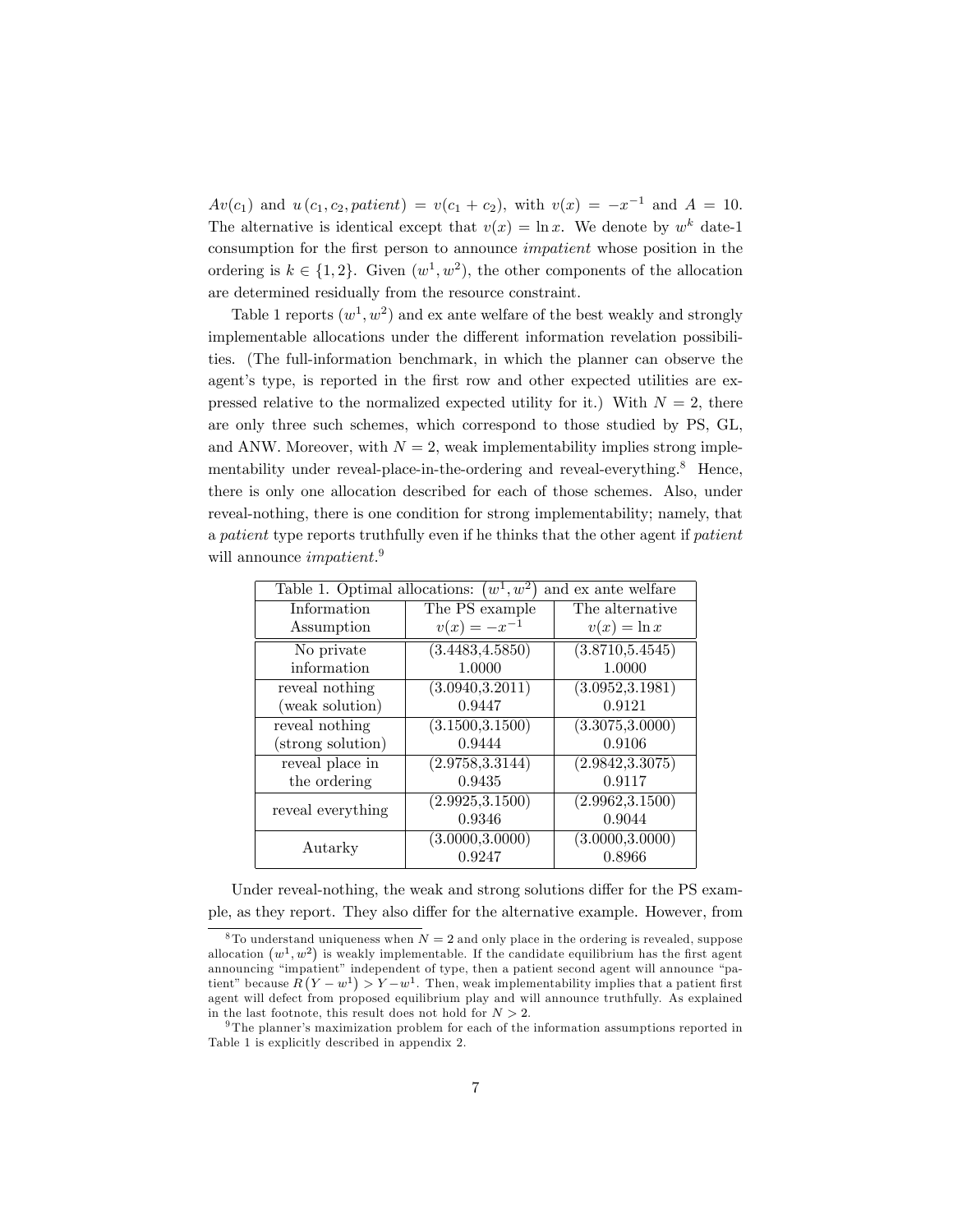the perspective of our model, a comparison between rows 2 and 3 is not enough. What would suffice is to confirm that the best weakly implementable allocation under the other information schemes gives lower ex ante welfare. And given nesting, it is enough to show that the solution to the weak implementability problem under reveal-place-in-the-ordering is worse than under reveal-nothing. As shown in the fourth row of the table, both examples accomplish what PS set out to show—even from the broader perspective taken here. That is, even when we search over alternative information-revelation schemes by the planner, it remains true that there are settings in which the best weakly implementable allocation is not strongly implementable.<sup>10</sup>

The alternative example shows that the solution to the strong implementability problem can be something other than reveal-nothing or reveal-everything. Hence, it shows that solving the strong implementability problem can involve a nontrivial choice about what the planner should reveal.

## 5 Concluding remarks

The model above contains two extreme assumptions about the queue, assumption that are best discussed against the background of the following related specification. Suppose that each agent gets a random draw,  $(t, \tau)$ , where, as above, t is the preference type and where  $\tau \in [0, 1]$  is the time (of day) at which the agent will encounter the planner. One extreme assumption is that each agent does not observe his  $\tau$ . (As PS say, the agent does not have a clock.) If agents privately observe  $\tau$ , then they have different priors about ordering in the queue even if the planner reveals nothing. A second extreme assumption is that agents cannot take costly actions to ináuence the time at which they meet the planner. If they could take such actions, then we suspect that optima would display less dependence on ordering in the queue—dependence that we tend not to see.

## 6 Appendix 1: The partitions when  $N = 3$

As in the text, let  $H = T^0 \cup T^1 \cup T^2$ , where  $T^0 = \{\text{null history}\}\$  and  $T^{k-1} =$  ${i, p}^{k-1}, k \ge 2$ . For  $N = 3$ ,  $H = \{T^0, i, p, (i, i), (i, p), (p, i), (p, p)\}$ . Here are the partitions for the three information schemes in ANW, GL, and PS.

 $10 \text{ In both examples, at least some incentive constraints bind. The role of bindingness is}$ highlighted in Ennis and Keister [3] in which incentives do not bind. In their model, the first best allocation is weakly implementable under both reveal-nothing and reveal-place-in-theordering, but is strongly implementable under the latter and not under the former.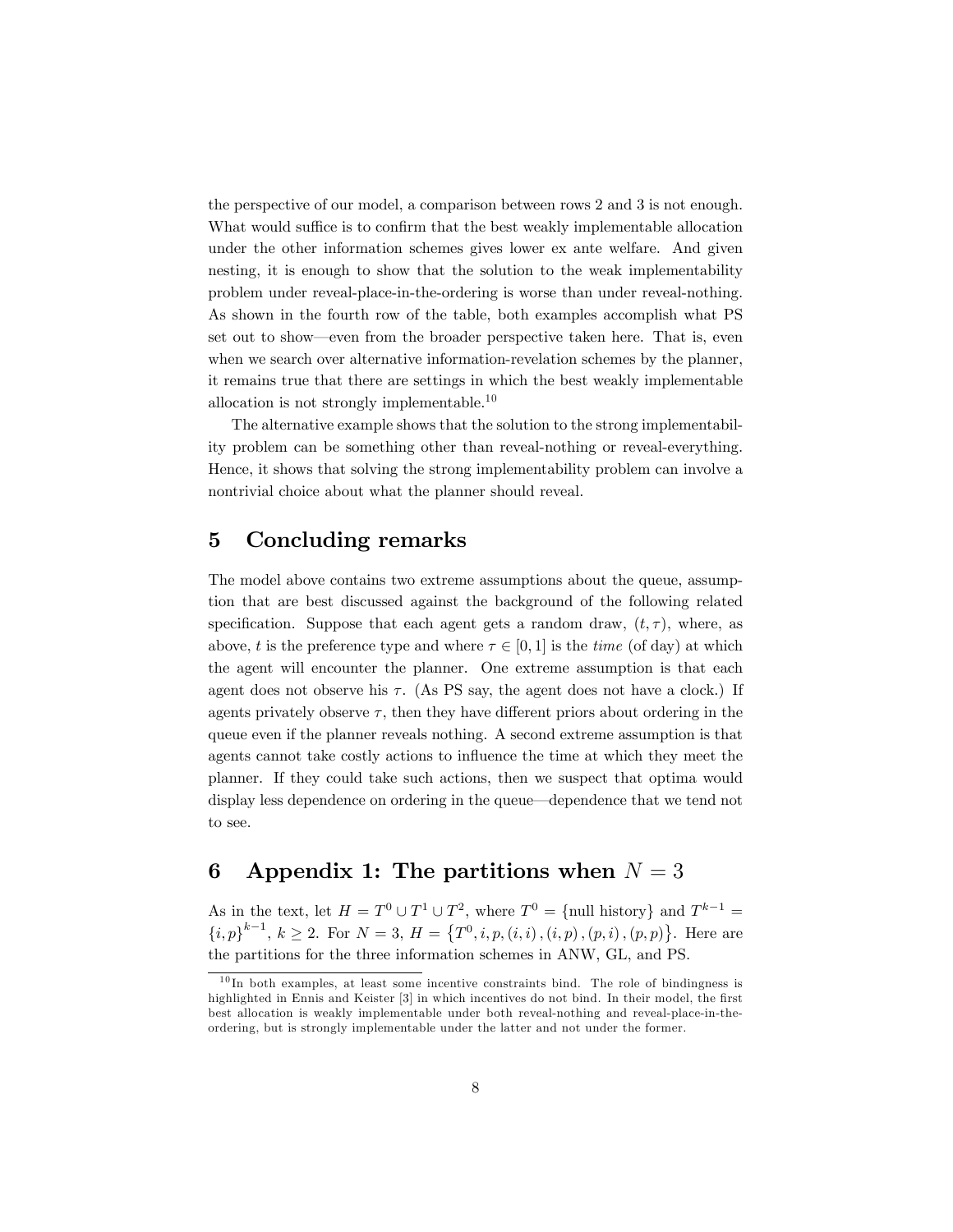For ANW (reveal everything), they are

$$
P_1 = \{T^0, \{i, p, (i, i), (i, p), (p, i), (p, p)\}, \phi\}
$$
  
\n
$$
P_2 = \{\{i\}, \{p\}, \{T^0, (i, i), (i, p), (p, i), (p, p)\}, \phi\}
$$
  
\n
$$
P_3 = \{\{(i, i)\}, \{(i, p)\}, \{(p, i)\}, \{(p, p)\}, \{T^0, i, p\}, \phi\}.
$$

For GL (reveal place in line), they are

$$
P_1 = \left\{ T^0, \{i, p, (i, i), (i, p), (p, i), (p, p)\}, \phi \right\}
$$
  
\n
$$
P_2 = \left\{ \{i, p\}, \{T^0, (i, i), (i, p), (p, i), (p, p)\}, \phi \right\}
$$
  
\n
$$
P_3 = \left\{ \{(i, i), (i, p), (p, i), (p, p)\}, \{T^0, i, p\}, \phi \right\}.
$$

For PS (reveal nothing), they are

$$
P_1 = P_2 = P_3 = \{H, \phi\}.
$$

## 7 Appendix 2: Maximization problems for the examples

For the examples, the planner's objective function is

$$
U (w1, w2) = (1 - \pi)2 (Au (w1) + Au (Y - w1)) +\pi (1 - \pi) (Au (w1) + v ((Y - w1) R)) +\pi (1 - \pi) (Au (w2) + v ((Y - w2) R)) + \pi2 2v (Y R/2),
$$

where  $\pi$  is the (independently and identically distributed) probability that a person is patient, which is 0:5 in the examples.

For the kind of preferences in the examples, which are the same as those originally studied, truth-telling is potentially binding only for patient people. Therefore, the planner's reveal nothing, weak implementability (definition 2) problem is maximize  $U$  subject to

$$
(1 - \pi) (.5) \{ v \left[ (Y - w^1) R \right] + v \left[ (Y - w^2) R \right] \} + \pi v \left( \frac{Y}{2} R \right)
$$
  
 
$$
\geq .5 \{ v(w^1) + \left[ (1 - \pi) v (Y - w^1) + \pi v(w^2) \right] \}. \tag{4}
$$

When nothing is revealed, the patient person believes that the other person is impatient with probability  $1 - \pi$  and patient with probability  $\pi$ ; and that with probability 0.5 he is either first or second in the ordering.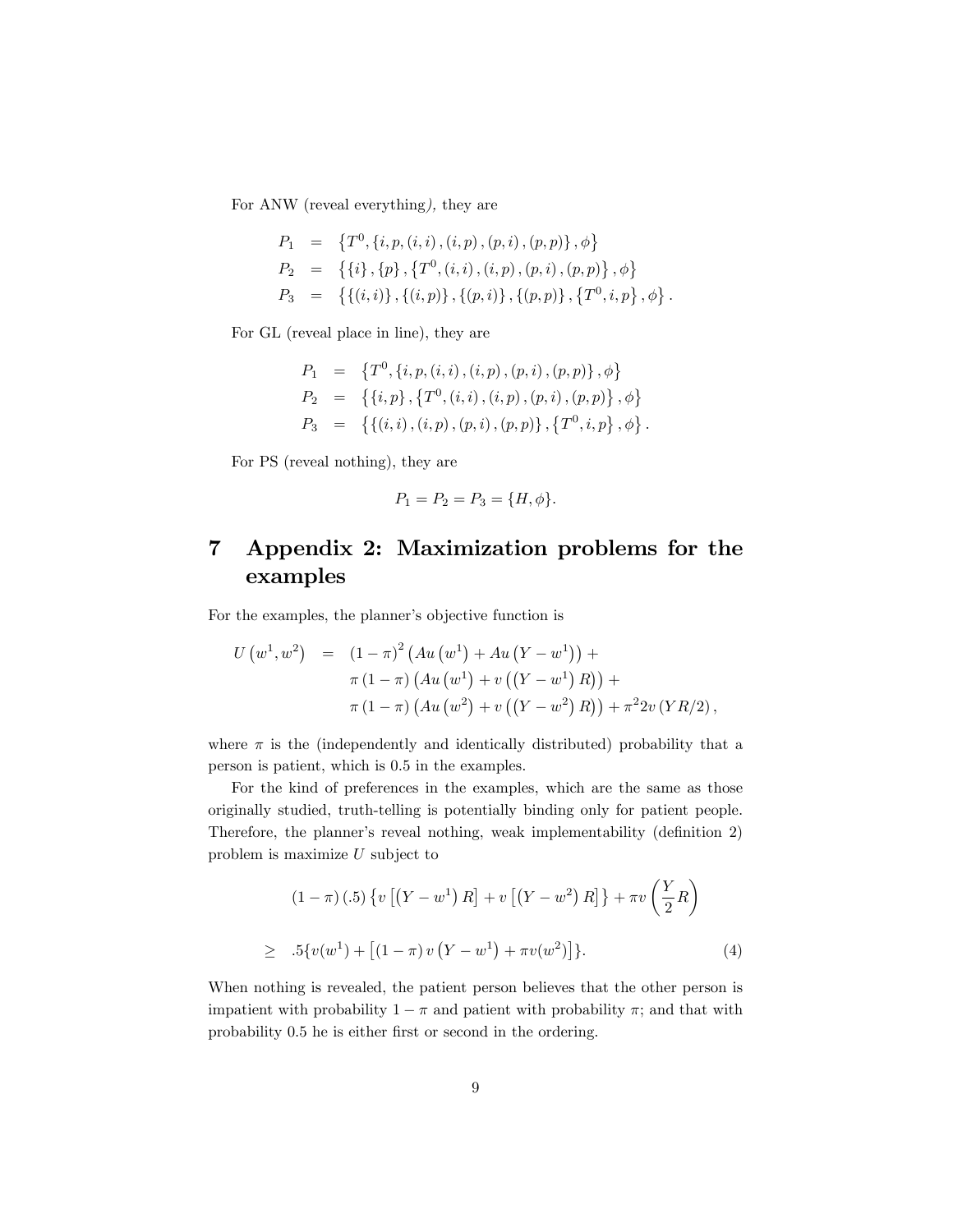The planner's reveal-nothing, strong implementability problem is maximize U subject to  $(4)$  and

$$
v [(Y – w1) R] + v [(Y – w2) R] \ge v(w1) + v (Y – w1). \t(5)
$$

Constraint (5) says that a patient person prefers to announce truthfully when everyone else reports that they are impatient, given that it is equally likely that the person is first or second in the ordering.

The planner's reveal-place-in-the-ordering problem is maximize  $U$  subject to

$$
(1 - \pi) v \left[ \left( Y - w^2 \right) R \right] + \pi v \left( \frac{Y}{2} R \right) \ge v(w^1)
$$
\n<sup>(6)</sup>

and

$$
(1 - \pi) v [(Y - w^1) R] + \pi v \left(\frac{Y}{2} R\right) \ge (1 - \pi) v (Y - w^1) + \pi v (w^2).
$$
 (7)

Constraint (6) applies to a patient agent who is first in the ordering, while constraint (7) applies to one who is second in the ordering.

Finally, the planner's reveal-everything maximization problem is maximize U subject to  $(6)$  and

$$
\frac{Y}{2}R \ge w^2. \tag{8}
$$

Constraint  $(6)$  applies to a patient agent who is first in the ordering, and constraint (8) applies to a patient agent who is second in the ordering and follows a person who announced patient. (The constraint for a patient agent who is second and who follows a person who announced impatient is  $(Y - w^1) R \ge Y - w^1$ , which is always satisfied.)

## References

- [1] D. Andolfatto, E. Nosal, N. Wallace, The role of independence in the Green-Lin Diamond-Dybvig model, J. of Econ. Theory, 137 (2007) 709-715.
- [2] D. Diamond, P. Dybvig, Bank runs, deposit insurance, and liquidity, J. of Polit. Econ., 91 (1983) 401-19.
- [3] H. Ennis, T. Keister, Run equilibria in the Green-Lin model of financial intermediation, J. of Econ. Theory, 144 (2009) 1996-2020.
- [4] E. Green, P. Lin, Implementing efficient mechanisms in a model of financial intermediation, J. of Econ. Theory, 109 (2003) 1-23.